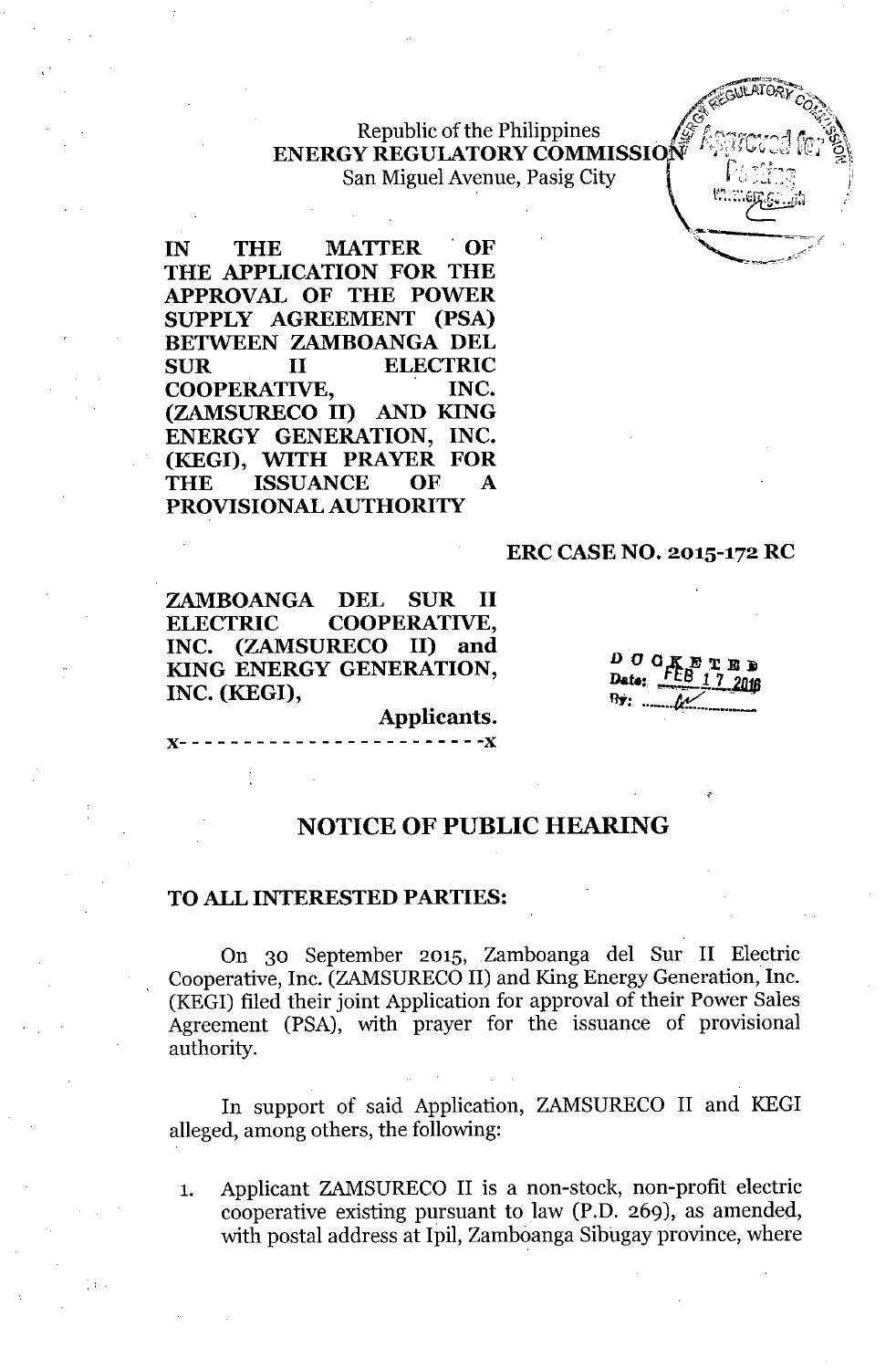it may be served with processes of this Commission through its Board President, MR. RALPH J. ALBANO, whose authority to file this Application and represent the Applicant is authorized by the Board of Directors of the Applicant pursuant to Board Resolution No. 072, Series of 2015. The said Board Resolution is attached as Annex "A" of the Application.

- 2. Joint Applicant KEGI is a domestic corporation organized and existing under the laws of the Republic of the Philippines with postal address at Misamis Oriental Power Plant (MOPP1), Brgy. San Luis, Gingoog City, and represented in the Application by its President, MR. EDGARDO L. SALVAME, whose authority to represent KEG! is embodied in Board Resolution No. 0074, Series of 2015 (attached as Annex "B" of the Application).
- 3. The instant Application is filed pursuant to Rule 20 (B) of the Commission's Rules of Practice and Procedure and other pertinent rules and regulations.
- 4. In Compliance with Rule 6 of the said Rules, ZAMSURECO II served copies of the Application together with all of its Annexes to the legislative bodies of the Provinces, Cities, and Municipalities where it principally operates. The certifications attesting receipts are attached as Annexes "C" to "C-2" of the Application.
- 5. It likewise caused the publication of the entire Application in Gold Star Daily, a newspaper of general circulation within ZAMSURECO II's franchise area, which is comprised of the following: Municipalities of Alicia, Buug, Diplahan, Imelda, Ipil, Kabasalan, Mabuhay, Malangas, Naga, Olutanga, Payao, Roseller T. Lim, Siay, Talusan, Titay, and Tungawan, all in the Province of Zamboanga Sibugay; Municipalities of Baliguian, Sibuco, Siocon, and Sirawai, all in the Province of Zamboanga Del Norte; Municipalities of Bayog, Kumalarang, and Lakewood, in the Province of Zamboanga Del Sur; and the district of Vitali, in the City of Zamboanga. The Affidavit of Publication and the newspaper where said Application was published are attached to the Application as Annex "D" to "D-**2".**

#### **STATEMENT OF FACTS**

6. **Shortage of Power Supply in the Mindanao Grid.** The Mindanao Grid has long been suffering from a deficit in its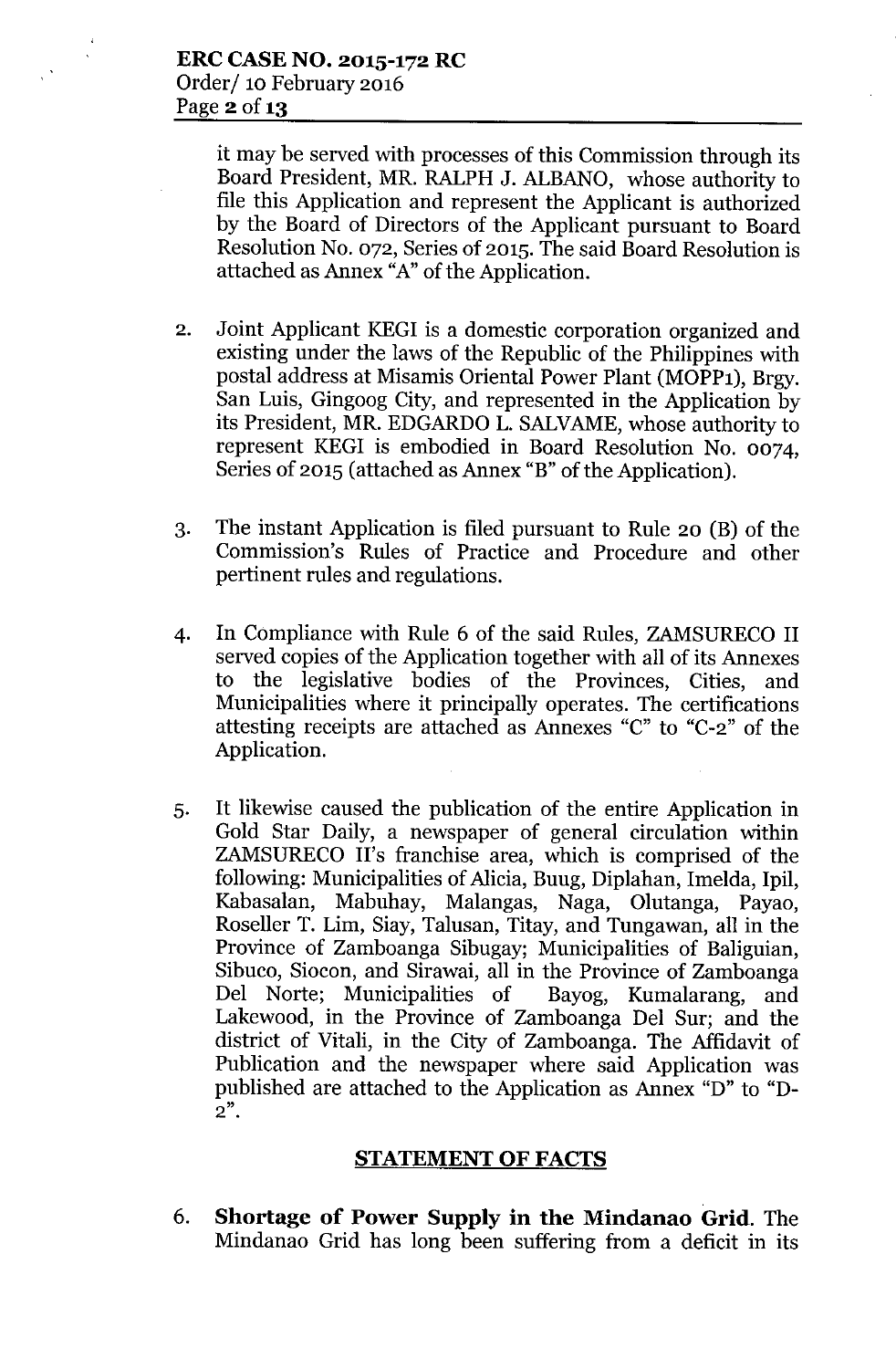supply. The Generating capacity in the Grid is no longer sufficient to meet the power requirements of Mindanao.

- 7. **Power Suppliers of ZAMSURECO II.** ZAMSURECO II is heavily dependent on Hydro-powered electricity from NPC-PSALM. Its Contract for the Supply of Electric Energy (CSEE) covers a period of four (4) years from 26 December 2012 to  $25$ December 2016 (attached as Annexes "E" to "E-19" of the Application), the average contracted capacity of which is 6.3 MW.
	- 7.1 ZAMSURECO II also contracted 4.0 MWs with Therma Marine, Inc. (TMI), which will last from 2015 to 2018 and 10.0 MW with Therma South, Inc. (TSI), from 2015 to 2035. However, TSI is unable to deliver its contracted capacity to ZAMSURECO II due to some technical problems in its power plant. This resulted to a massive capacity deficiency of ZAMSURECO II.
- 8. **Drastic Reduction in NPC-PSALM's Supply.** PSALM also reduced its allocations to distribution utilities, further aggravating the power shortage.
	- 8.1 Recently, NPC-PSALM reduced its firm supply commitments to distribution utilities in Mindanao, including ZAMSURECO II, by about thirty percent (30%) annually. ZAMSURECO II's CSEE with NPC-PSALM will expire in December 2016, after which any allocation is uncertain.
- 9. **PSALM Certification.** PSALM certified that it has insufficient capacity to supply the additional power requirements of ZAMSURECO II beyond the contracted energy and equivalent demand in their current power supply contract. A copy of the said certification is attached as Annex "F" of the Application.
- 10. **Necessity for Long-term Power Supply.** It is necessary for a distribution utility like ZAMSURECO II to ensure that the power supply requirements within its franchise area are adequately covered by supply contracts.
- 11. Due to sustained and increasing load requirement of ZAMSURECO II, as shown in the table below, coupled with its generation constraints, it was compelled to negotiate and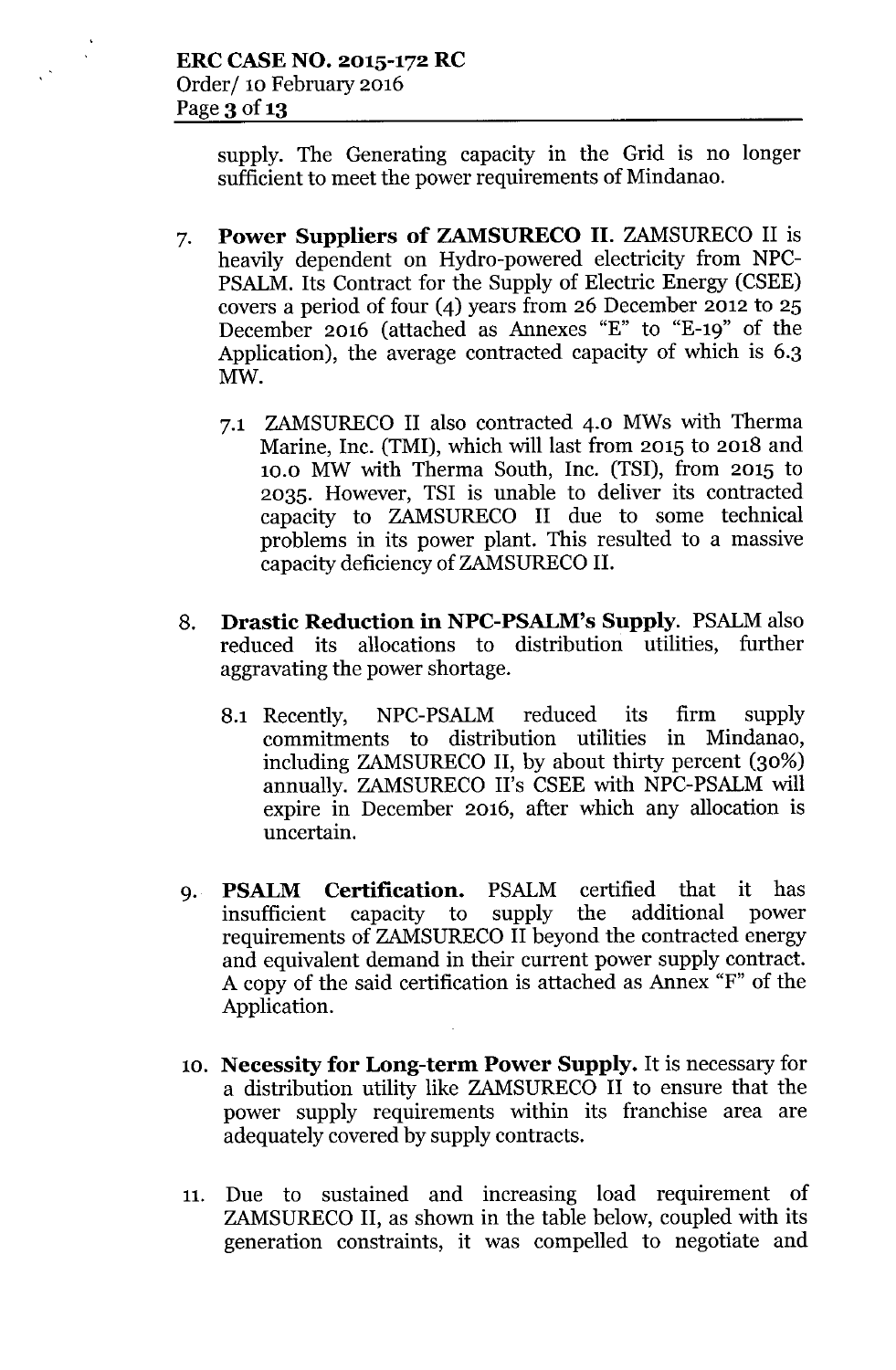contract with KEGI, for a three megawatt (3.0 MW ) demand capacity with a minimum 700,000 kWh monthly contracted energy, for the first three (3) years, and two megawatts (2.0 MW) in the last two (2) years with a minimum 400,000 kWh monthly contracted energy. This is to insure adequacy, quality and reliability of electric supply to its member-consumers within its franchise area.

12. The Capacity and Energy Demand of ZAMSURECO II for 2014 to 2024 is projected as follows (all in Megawatts hours-MWh):

| <b>Year</b>                        | 2015   | 2016   | 2017    | 2018              | 2019  |
|------------------------------------|--------|--------|---------|-------------------|-------|
|                                    |        |        |         |                   |       |
| Demand $(MW)^1$                    | 22.81  | 24.00  | 25.13   | 26.23             | 27.28 |
|                                    |        |        |         |                   |       |
| Energy required (MWh) <sup>2</sup> | 94,434 | 99,183 | 103,568 | $108,136$ 112,706 |       |

| Year                  | 2020    | 2021  | 2022              | 2023              | 2024  |
|-----------------------|---------|-------|-------------------|-------------------|-------|
| Demand (mW)           | 28.30   | 29.29 | 30.24             | 31.16             | 32.04 |
| Energy required (mWh) | 117,273 |       | 121,842   126,409 | $130,978$ 135,544 |       |

13. Based on the peak demand of ZAMSURECO II, the average shortage is 6.8 MWsin 2015, 4.4 MWs in 2016, and 7.8 MWsin 2017. Presently, the energy shortage resulted to sustained massive rotating blackouts in the franchise area of ZAMSURECO II by about 8 to 10 hours daily. Shown hereunder, in graphical form, are the average daily load curves for the latest billing and for the last twelve months, including the forecasted average daily load curve of ZAMSURECO II:

<sup>&#</sup>x27;Based on ZAMSURECO II's coincident peak demand marked as Annex "G"

<sup>&</sup>lt;sup>2</sup> Based on ZAMSURECO II's Distribution Development Plant (DDP) marked as Annexes "H" to **"H-24"**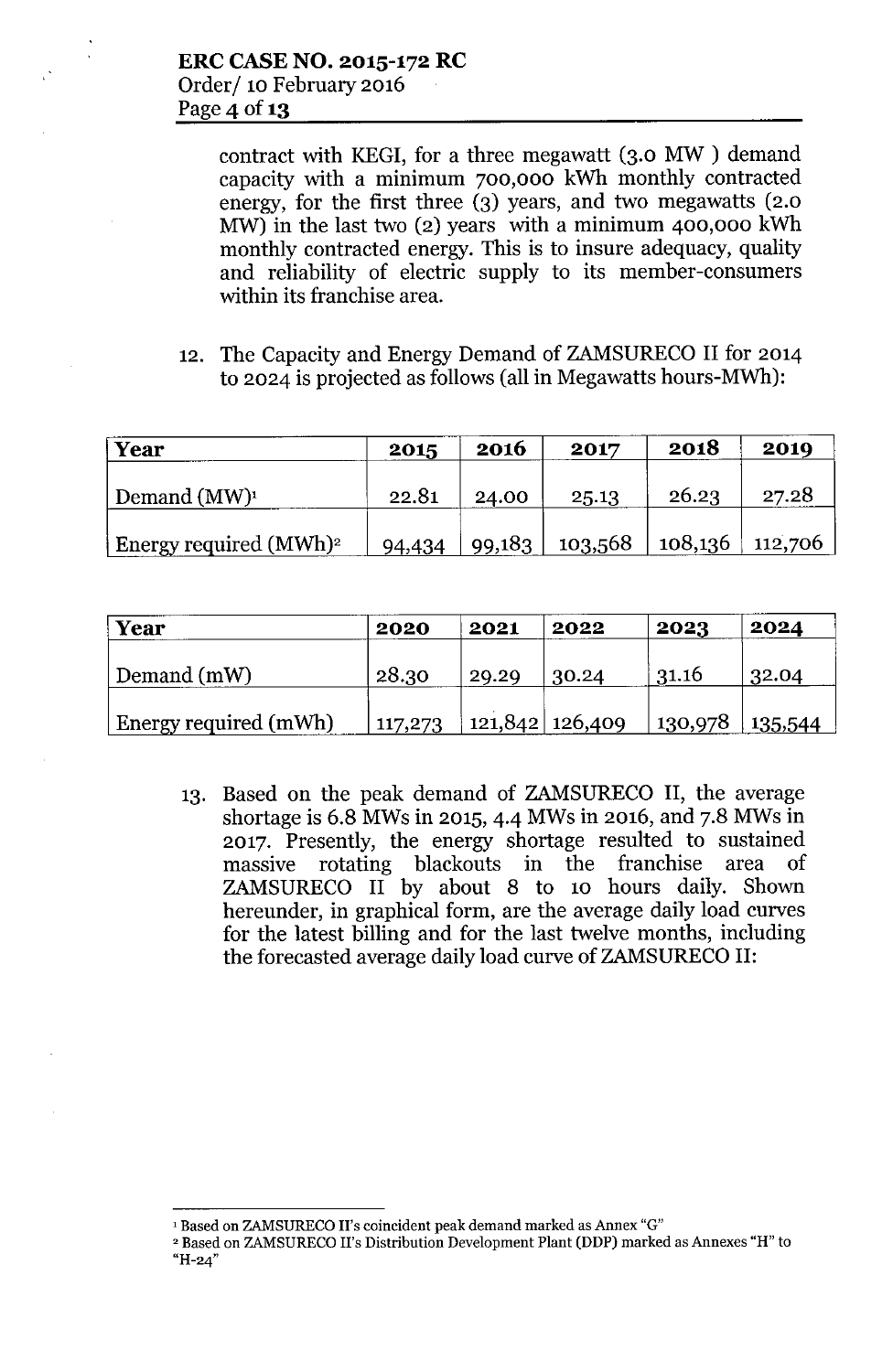# ERC CASE NO. 2015-172 RC Order/ 10 February 2016 Page 5 of 13



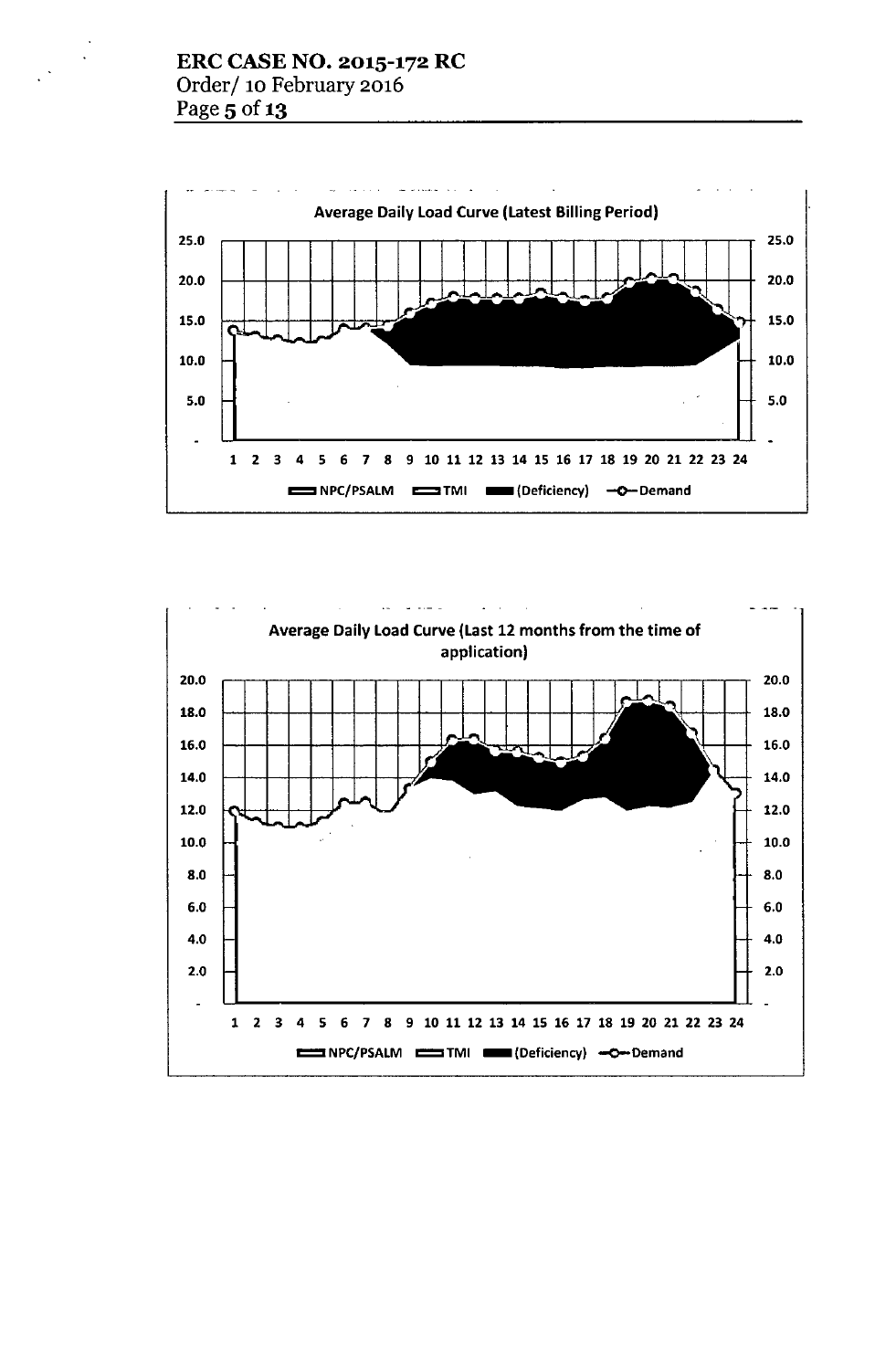

- 14. Procurement Process for the selection of KEGI. Even with the renewal of the CSEE with PSALM from 26 December 2012 to 25 December 2016, the latter unilaterally reduced the contracted capacity by about thirty percent (30%) annually as it was selling its generation assets. Due to such reduction and even with the 4.0 MWs Electricity Supply Agreement with TMI, only about seventy percent (70%) of the demand is delivered by ZAMSURECO II to its members consumers. Hence, this resulted in rotational brown-outs within its franchise area.
	- 14.1 ZAMSURECO II has also contracted with TSI for 10 MWs, but is unable to deliver the same to ZAMSURECO II due to damage to TSI power plant. So at present, only 6.3 MWs is supplied by PSALM and 4.0 MWs by TMI. On the other hand, peak demand is about 22 MWs.
	- 14.2 Considering the above scenario, ZAMSURECO II decided to contract with KEGI for 3.0 MW from 2015 to 2017 and 2.0 MW from 2018 to 2020 (a copy of the procurement process is attached to the Application as Annex "I").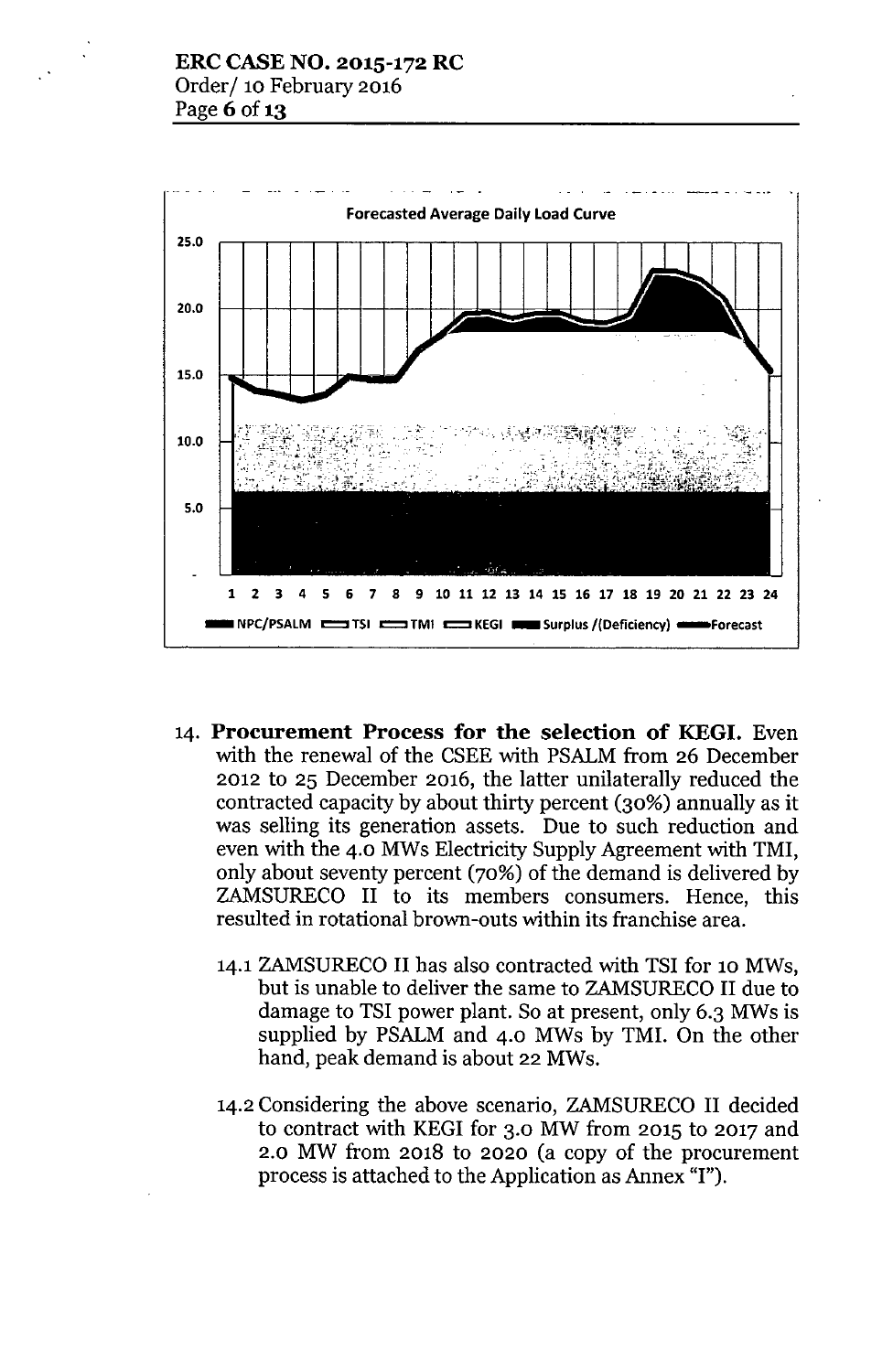- 15. KEGI will construct a new power plant to be located in Jimenez, Misamis Occidental to supply the power requirements of ZAMSURECO II with a total project cost of Php787,371,285.58, inclusive of the civil works, electro mechanical, site development, and other related costs. A copy of the detailed project cost, which is prayed to be treated as confidential information pursuant to ERC's Rules of Procedure, is attached as **Annex** "J" of the Application.
- 16. For the Fixed Operating and Maintenance Expenses (FOM), KEGI has budgeted a total annual expense of Php34,170,159.00, the details of which is attached to the Application as **Annex "K"**, which is likewise prayed to be treated as confidential information;
- 17. For the Variable Operating and Maintenance Expenses (VOM), KEGI has determined that the annual variable expense is Php22,428,260.00, the details of which is attached as Annex "L" of the Application and is also prayed to be treated as confidential information.

# ABSTRACT OF THE POWER SUPPLY AGREEMENT (PSA)3 AND OTHER RELEVANT INFORMATION

18. Executive Summary. The Contract Capacity to be made available by KEGI to ZAMSURECO II shall be Three Thousand Kilowatts (3,000 kW) with Seven Hundred Thousand kilowatt hours (700,000 kWh) energy to be delivered per month. These shall be delivered in accordance with the Schedule of Contract Energy which is fixed on a daily and hourly basis for the first three (3) years and Two Thousand Kilowatts (2,000 kW) with Four Hundred Thousand kilowatt hours (400,000 kWh) for the succeeding two (2) years. The PSA provides that KEGI and ZAMSURECO II shall be excused from their respective obligation to deliver and receive energy during the occurrence of scheduled or unscheduled outages, in which case, the contract energy for the affected billing period may be adjusted pro rata or as agreed upon by the parties. KEGI has the option to supply ZAMSURECO II all or a portion of the contract energy and additional energy, if applicable, during the occurrence of scheduled or unscheduled outages, from its backup facility and/or from third party in accordance with Sec. 2 of the PSA.For the portion of the contract energy and additional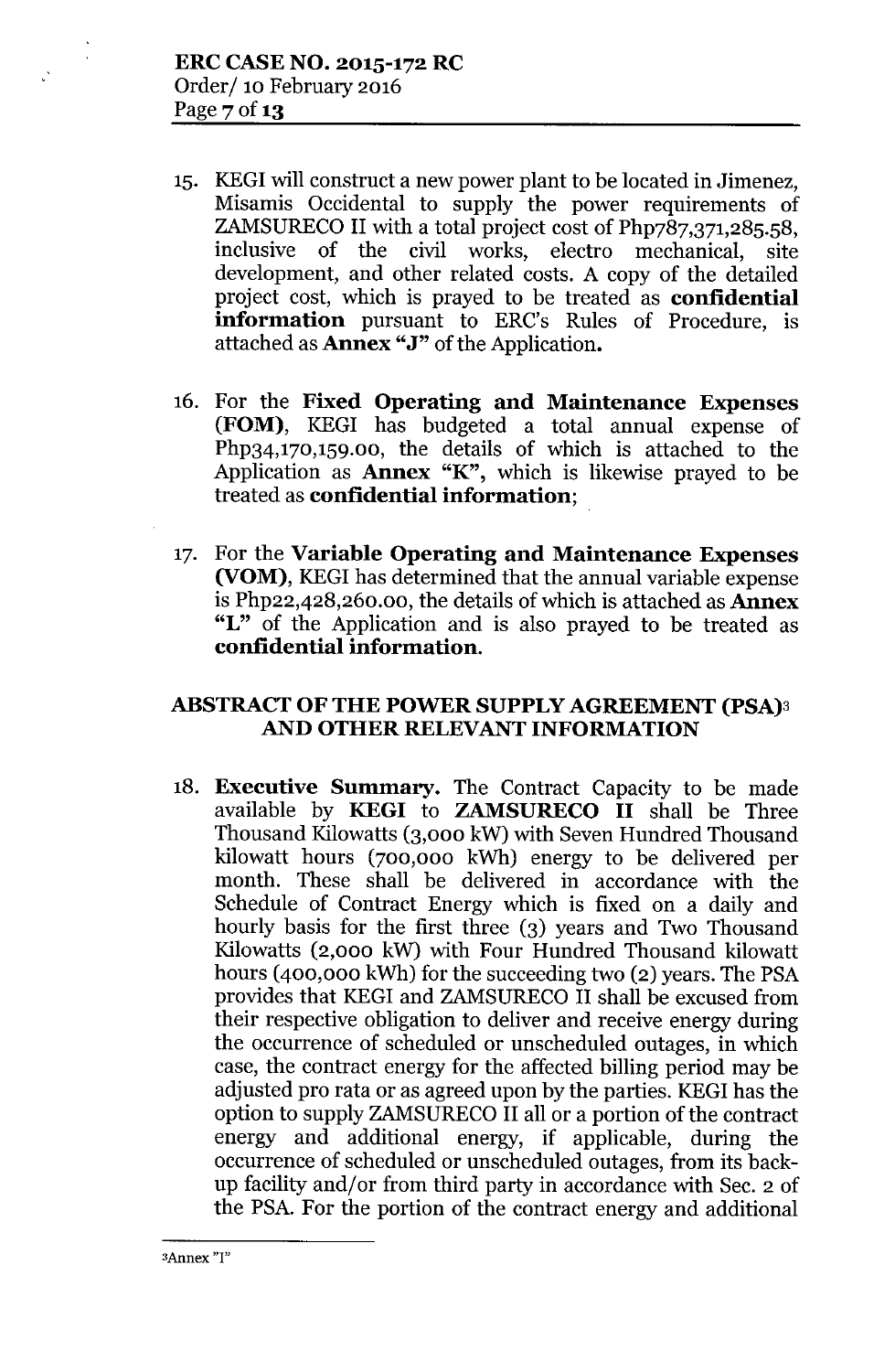energy provided by KEGI from the Generator Set, ZAMSURECO II shall pay the Contract Energy Fee in the form of Load Curtailment Adjustment in lieu of the Capacity Fee.

# 19. Salient Features of the PSA.

- a. Term. The PSA shall have a contract period of five (5) years from effective date (upon signing of the Agreement), subject to automatic renewal for another five (5) years pursuant to Sec. 1.4 of the PSA. Closing Date means the time KEGI is obligated to deliver the contract capacity and contract energy to ZAMSURECO II, provided these conditions are satisfied: (1) Receipt of KEGI of a certificate executed by the corporate secretary of ZAMSURECO II adopting the resolutions (1.1) authorizing ZAMSURECO II to execute, enter into, and deliver the PSA and perform its obligation under the PSA, and (1.2) designating the person authorized to execute the PSA in behalf of ZAMSURECO II; (2) Receipt by KEGI of the security deposit pursuant to Art. 3.2 of the PSA; and (3) receipt of the ERC- approved PSA (including the Provisional Authority).
- b. Contract Energy. KEGI shall deliver the Contract Capacity and Contract Energy at the Metering Points4 at the Rates Schedules specified under the PSA. On the other hand, to make available for delivery, the contract energy shall be based on the schedule of Contract Energy attached to the PSA.
- c. Rates Schedule. The basic components of the Electricity Fee are as follows:

| Capacity Fee (CF)                                   | Php $1,328.00$ per kW per<br>month    |
|-----------------------------------------------------|---------------------------------------|
| <b>Fixed Operating and</b><br>Maintenance Fee (FOM) | Php 401.00 per kW per month           |
| Variable Operating and<br>Maintenance Fee (VOM)     | Php $1.1285$ per kWh                  |
| <b>Billing Capacity</b>                             | • 3,000 kW for the first $3$<br>years |

<sup>4</sup>Annex *"A"* of the PSA

<sup>&</sup>lt;sup>5</sup>Annex "B" of the PSA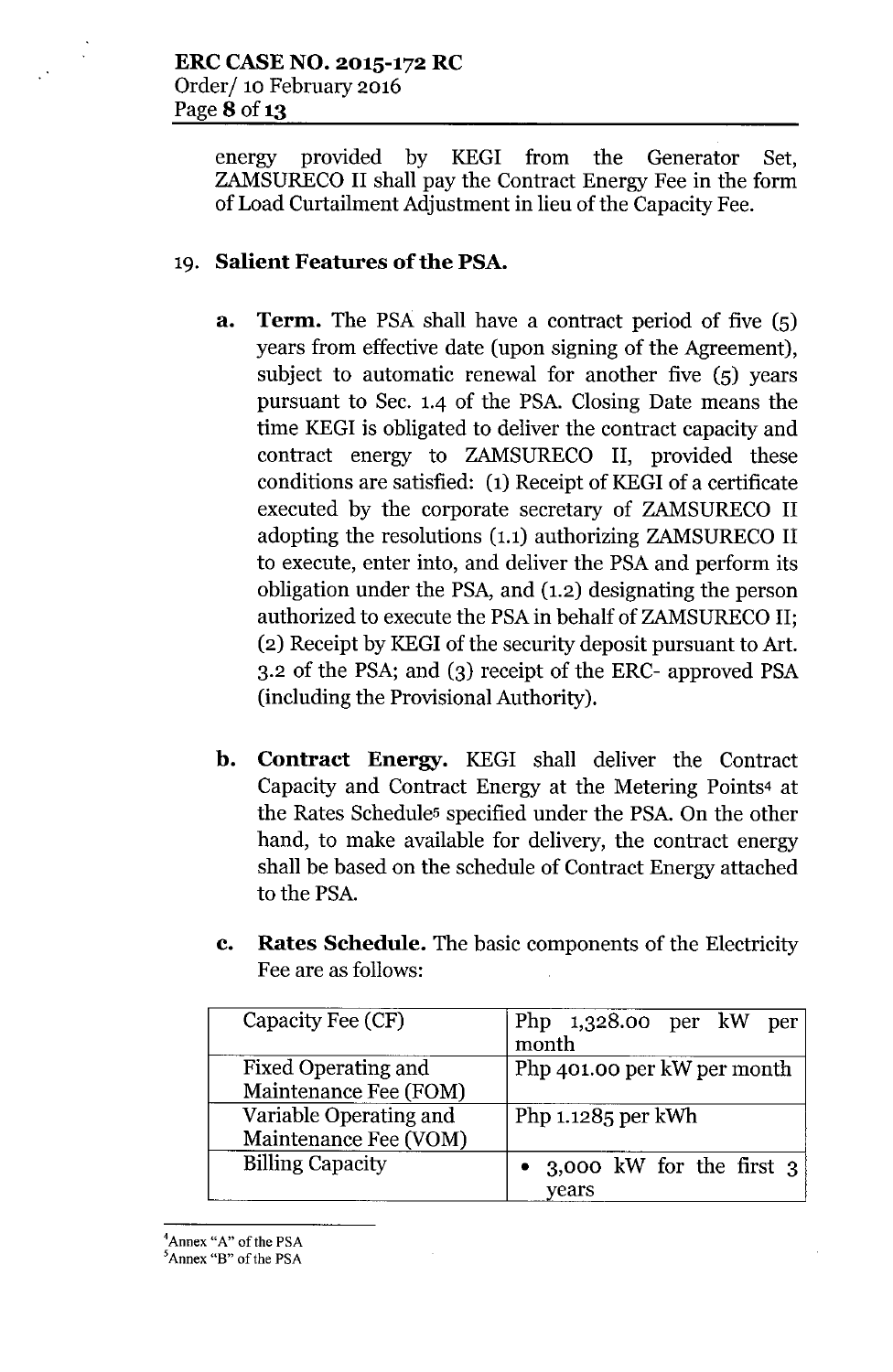|                           | • 2,000                          | kW | for | the |
|---------------------------|----------------------------------|----|-----|-----|
|                           | succeeding $4th$ and $5th$ years |    |     |     |
| <b>Operating Schedule</b> | 8 hours a day                    |    |     |     |

#### d. Contract Energy Fee per **month**

| $CEF =$ |     | $FC + VC$                 |
|---------|-----|---------------------------|
| FC.     | $=$ | $[CF + (FOM x IFf)] x BC$ |
| VC.     | $=$ | $(VOM x IFv+FL) x ED$     |

#### Where:

|  | $BC =$ Billing Capacity in kW whichever is higher between |
|--|-----------------------------------------------------------|
|  | the contracted demand in kW or actual highest             |
|  | demand in kW during the contracted month                  |
|  |                                                           |

- $FC =$ Fixed charge per month in Php in kW
- $VC =$ Variable charge per month in Php in kWh
- $ED =$ Energy delivered in kWh
- $CEF =$ Contract Energy Fee in Php
- VOM= Variable Operating & Maintenance Fee per month in Php in kWh
- $CF =$ Capacity Fee in Php per month in kW
- FOM= Fixed Operating & Maintenance Fee per month in Php inkW
- $IFf =$ Inflation factor fixed
- $IFv =$ Inflation factor variable
- $FL =$ Fuel and Lube oil in Php/kWh (pass through subject to heat rate schedule I of Annex "B")

#### e. **Inflation** factor

Inflation factor for fixed 0 & M IF  $(f) = 1$  (P CPI m / P CPI b)

Inflation factor for variable 0 & M IF (v) =  $0.0222$  x (P CPI m/ P CPI b) +  $0.9778$  x  $(P EX m / P EX b)$ 

Where:

- P CPI m = Philippine CPI of the current billing month
- $P$  CPI  $b =$  Philippine CPI on the effectivity month of the PSA
- P EX m = Peso to Euro exchange rate at the end of the current billing month
- $P Ex b = Peso to Euro exchange rate on the effective growth$ of the PSA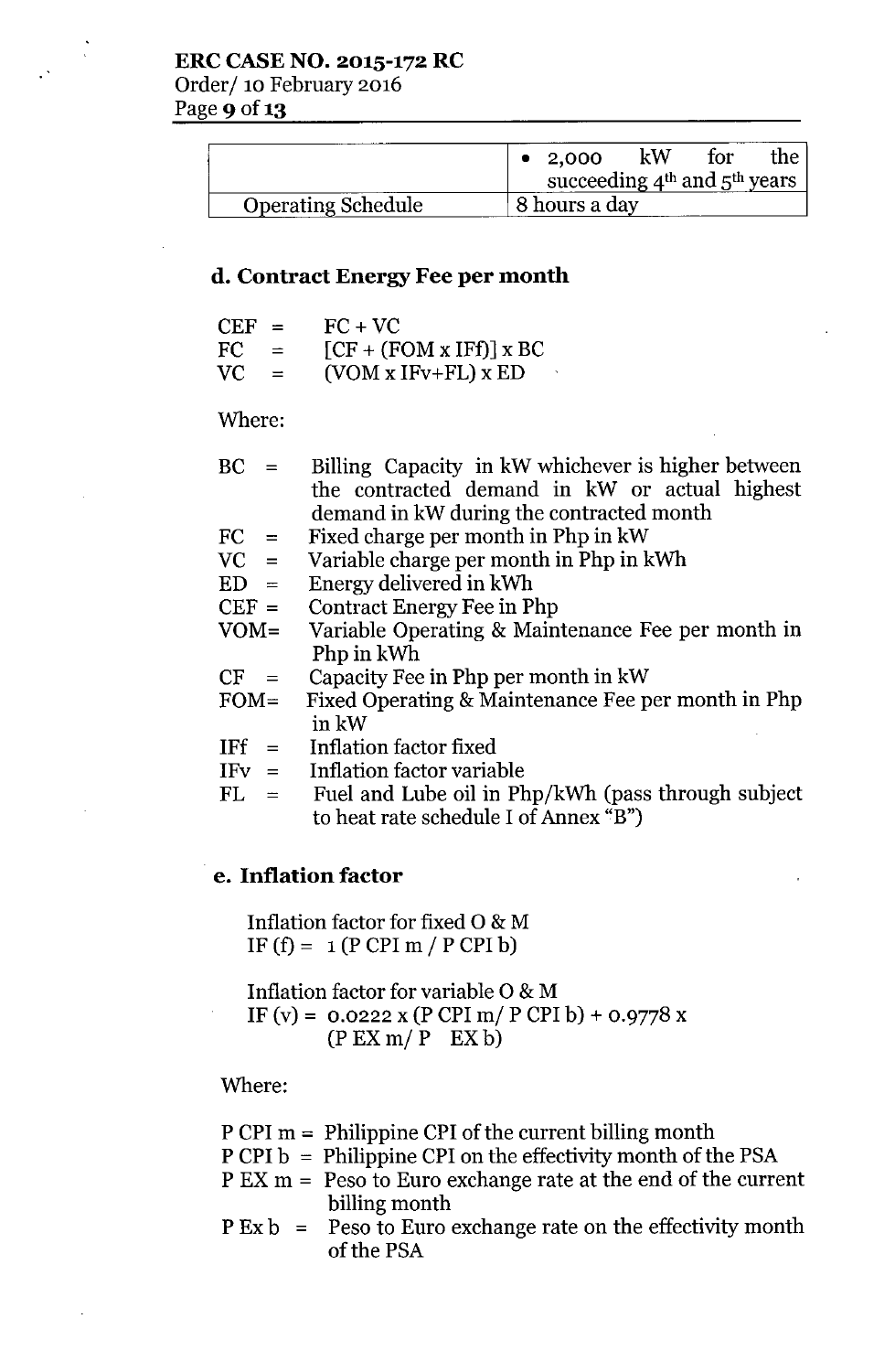## CPI = Consumer Price Index

## **f. Computation** of Fuel **and Lube Oil Rate**

 $FL =$ HFOCRx Actual Heavy Fuel cost per liter

Where:

 $\ddot{\phantom{a}}$ 

HFOCR =Heavy fuel oil consumption rate in liters/kWh =.026L/kWh (based on the actual Load Factor per Schedule I)

#### **g. Testing and Commissioning Fee**

Only actual fuel cost and variable Operating and Maintenance expenses

#### **h. Start-up Fee**

Actual cost of additional start-up and shutdown with documents (Schedule 1 of the PSA)

#### **i. Additional Energy Fee in excess of eight (8) running hours per day**

 $AEF$  =  $AC \times BC \times h + (VOM + FL) \times EE$ 

Where:

| ${\rm AEF}$ | $=$ Additional Energy Fee in Php                       |
|-------------|--------------------------------------------------------|
| AC          | $=$ Additional cost (0.78 Php/kw/h) in excess of eight |
|             | (8) running hours per day                              |
| BС          | $=$ Billing Capacity                                   |
| H           | $=$ Excess hours per day                               |
| $\rm VOM$   | $=$ Variable O & M                                     |
| FL          | $=$ Fuel and lube oil                                  |
| EE          | $=$ Energy delivered in excess of eight hours          |

#### **IMPACT ON ZAMSURECO II's OVERALL GENERATION RATE**

20. The determination of the generation rate impact is based on the blended generation rates of ZAMSURECO**II,** to wit: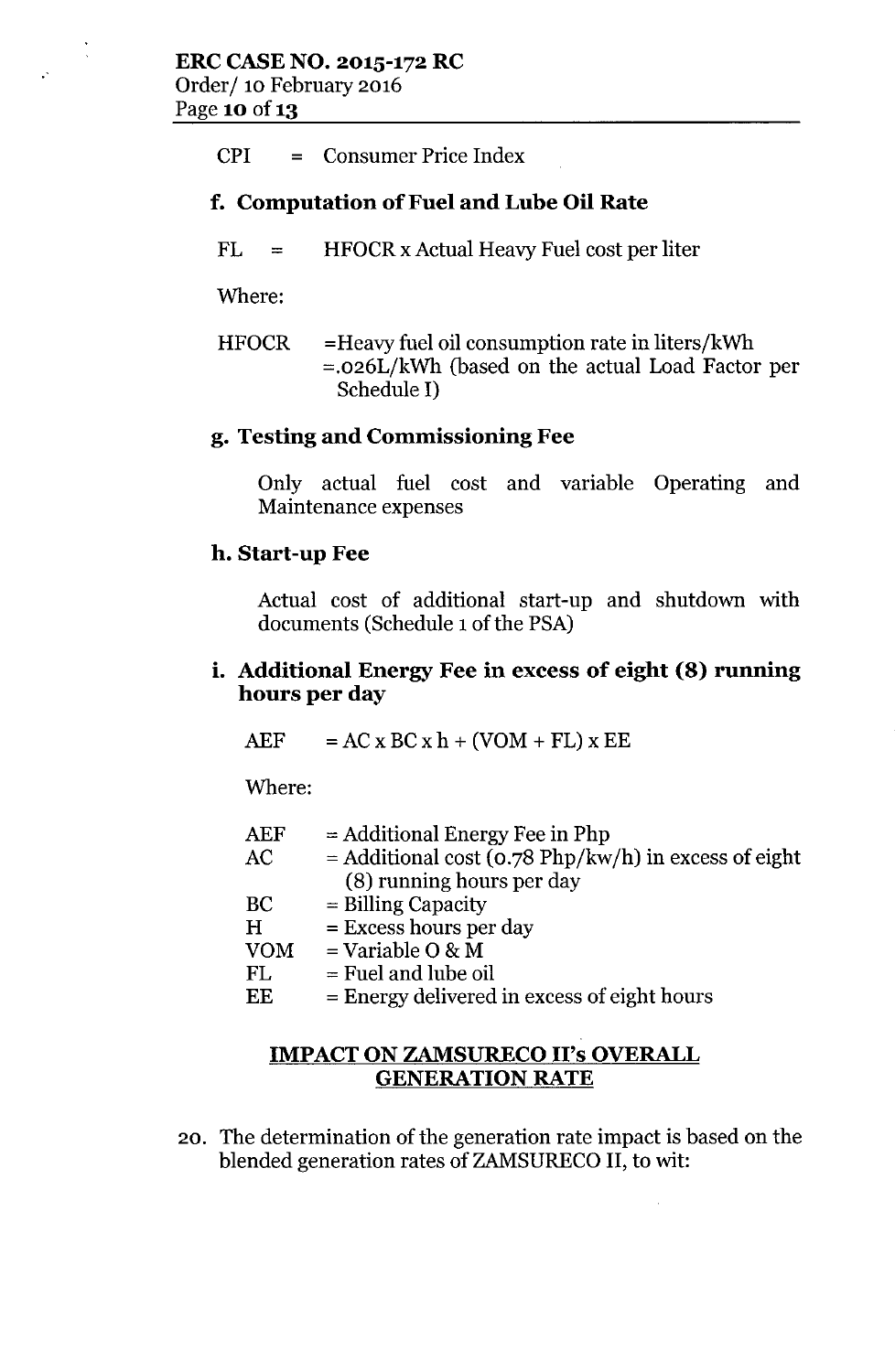₹

| <b>Without KEGI</b> | <b>Difference</b><br><b>Increase</b> (Decrease) |                                                     |
|---------------------|-------------------------------------------------|-----------------------------------------------------|
| 4.625               | 5.201                                           | 0.5756                                              |
| 5.124               | 5.674                                           | 0.5500                                              |
| 5.455               | 5.982                                           | 0.5266                                              |
| 5.677               | 6.233                                           | 0.5552                                              |
| 5.694               | 6.228                                           | 0.5334                                              |
|                     |                                                 | average blended Generation Rate<br><b>With KEGI</b> |

## **ALLEGATIONS IN SUPPORT OF THE MOTION FOR ISSUANCE OF A PROVISIONAL AUTHORITY**

- 21. The demand for power supply of ZAMSURECO II's franchise area is steadily increasing. Further, NPC-PSALM, the supplier of the bulk of ZAMSURECO II's requirement has significantly reduced its supply commitments by about thirty percent (30%). This is aggravated by the inability of TSI to supply the 10 MWs which it had contracted with ZAMSURECO II. Due to sustained massive rotating blackouts (averaging 8 to 10 hours daily) within the franchise area of ZAMSURECO II, its management wrote two (2) letters to the Commission, seeking temporary relief allowing KEGI to immediately supply its power requirements pending the filing of the joint application.
- 22. The timely implementation of the subject PSA will ensure that the rotating blackouts in ZAMSURECO II's franchise area will be reduced. This will greatly benefit all its electricity consumers.
- 23. In view of the foregoing, joint Applicants move for the provisional approval of the instant Application pursuant to Rule 14 of the Commission's Rules of Practice and Procedure. Copy of the sworn statement/Affidavit of Merit supporting the said motion is attached to the Application as Annex "M".

#### **OTHER DOCUMENTS IN SUPPORT OF THE JOINT APPLICATION**

24. Applicants have attached the following documents in support of their Application: SEC registration of KEGI (Annex "N"), Audited Financial Statements of KEGI (Annex "0"), Business Permit (Annex "P"), Certificate of Public Convenience [COC] (Annex "Q"), Environmental Compliance Certificate issued by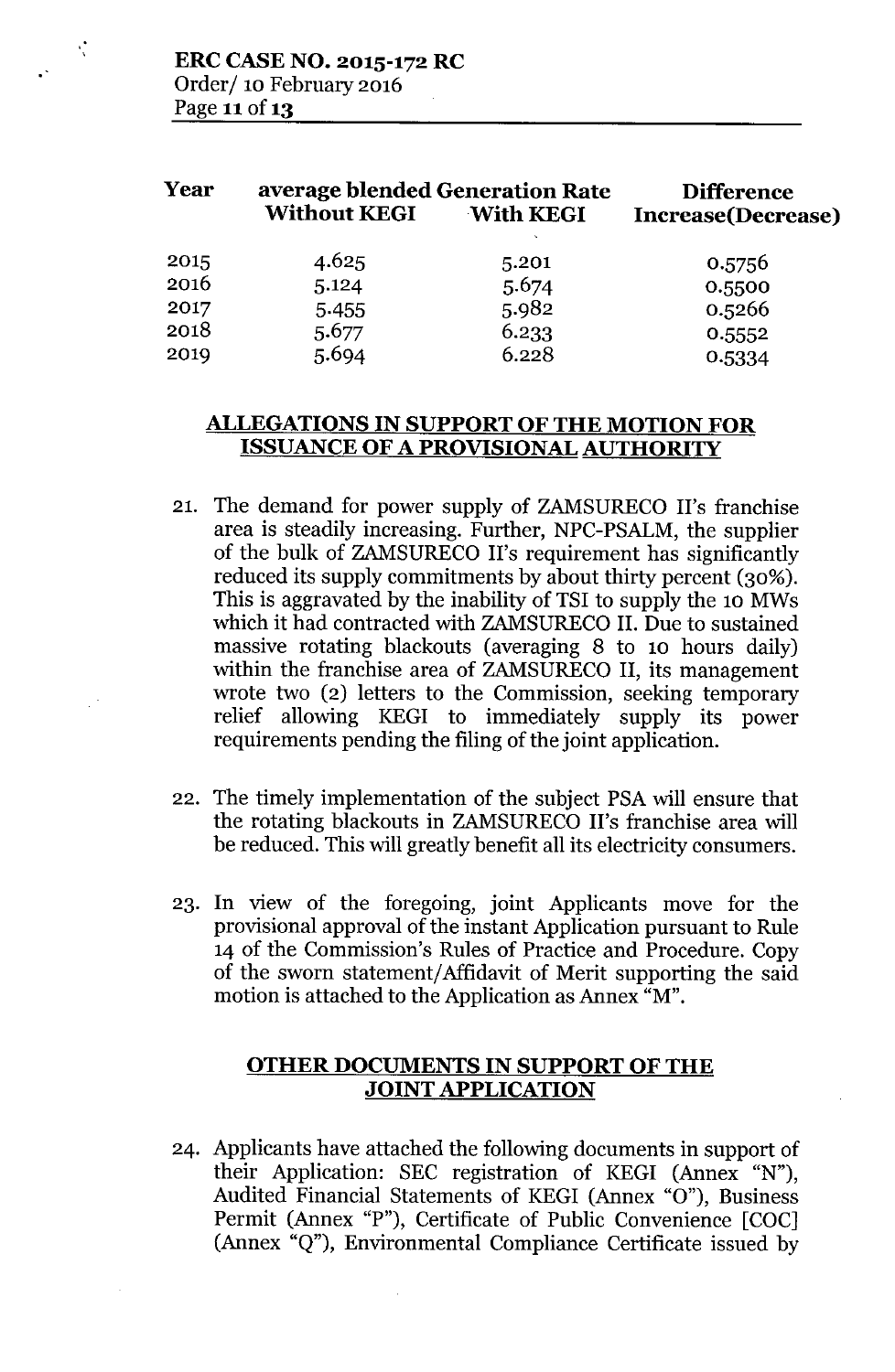the Department of Environmental and Natural Resources [DENR] (Annex "R"), Memorandum of Agreement with the Department of Energy [DOE] (Annex "S"), Local Government Endorsement (Annex "T"), and Generation Rate Computation (Annex "U").

#### **PRAYER**

ZAMSURECO II and KEGI pray that the Commission grants the following:

- 1. An Order provisionally approving the PSA subject of their Application, as the same is necessary in order that the latter can immediately dispatch the needed energy requirement of the former, in the meantime that the construction of additional capacity is in progress and pending evaluation by the Commission of the final authority on the generation rate being applied. This will insure that upon completion of the additional capacity, Applicant KEGI can sustain the delivery of the contracted energy requirement.
- 2. The proposed generation rate subject matter of this Application be approved as follows:
	- a. Capacity Fee (CF)equivalent to PhP 1,328.00/ kW/ month
	- b. Fixed Operating and Maintenance Fee (FOM) in the amount of PhP 401.00/ kW/ month
	- c. Variable Operating and Maintenance Fee (YOM) equivalent to PhP 1.1285/ kWh
	- d. Passed on fuel charge based on PhPo.26 L/kWh

The Commission has set the Application for initial hearing, expository presentation, pre-trial conference, and presentation of evidence on **09 March 2016 (Wednesday) at ten o'clock in the morning (10:00 A.M.) at ZAMSURECO II Main Office, Barangay Pangi, Ipil, Zamboanga Sibugay.**

All persons who have an interest in the subject matter of the proceeding may become a party by filing, at least five (5) days prior to the initial hearing and subject to the requirements in the ERC's Rules of Practice and Procedure, a verified petition with the Commission giving the docket number and title of the proceeding and stating: (1) the petitioner's name and address; (2) the nature of petitioner's interest in the subject matter of the proceeding, and the way and